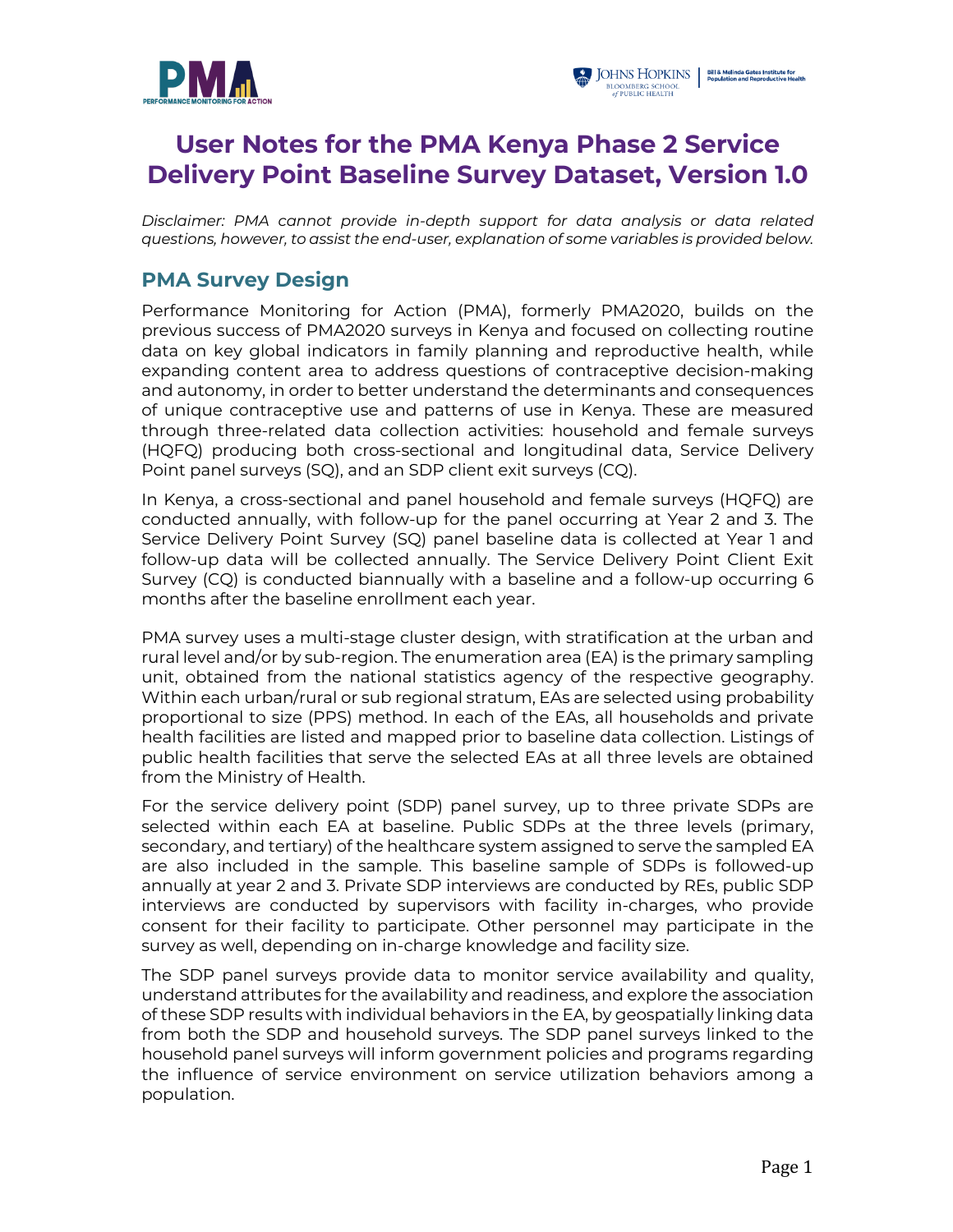



## **Sampling**

Kenya Phase 2 (KEP2) Service Delivery Point Survey includes 308 enumeration areas (EAs) of selected counties. The EAs were drawn using the same stratified cluster design with urban-rural strata by the Kenya Bureau of Statistics following the pre-existing sampling frame used for PMA2020. The results are national and county-level representative. The final sample included 924 SDPs which completed the interview. Data collection was conducted between November and December 2020.

## **Materials included in this Data Zipped File**

This data zipped file includes:

- 1. Service delivery point questionnaire pdf file
- 2. User notes pdf file
- 3. Dataset in 3 file formats: .csv, .xlsx and Stata .dta

#### **Codebook**

The latest version of the PMA Service Delivery Point Survey master codebook can be downloaded from the https://www.pmadata.org/data-codebooks.

### **General Variables**

**SIF variables:** Date and time variables are provided in both string format and as Stata Internal Format (SIF) values. The variable name of any variable that has been changed into SIF is appended with SIF (e.g. **today** and **todaySIF**).

**Select multiple variables**: Some questions allow for the selection of multiple answers. These variables are in string format and the values are the concatenation of answer choices (e.g. if a service delivery point respondent said that the community health volunteers provide male condoms, pill and injectables, the response for this variable would read "male\_condoms pill injectables"). Multi-select options are generally, though not always, transformed into binary variables for analysis.

#### **Variable Response Options**

**Select one**: Most select one numeric variables have consistent values for option choices across all PMA countries (e.g. **marital\_status**==1 is equivalent to currently married in all PMA countries). Exceptions include the variables which have countryspecific options and numbering. For examples:

- Geographic variable (e.g. **region**, **county**): geographic variable names and response options vary across countries
- **facility\_type**: facility types vary across countries

**Select multiple**: Similarly, most select multiple variables have the same response options across all PMA countries, with exceptions for variables with choices that are country specific.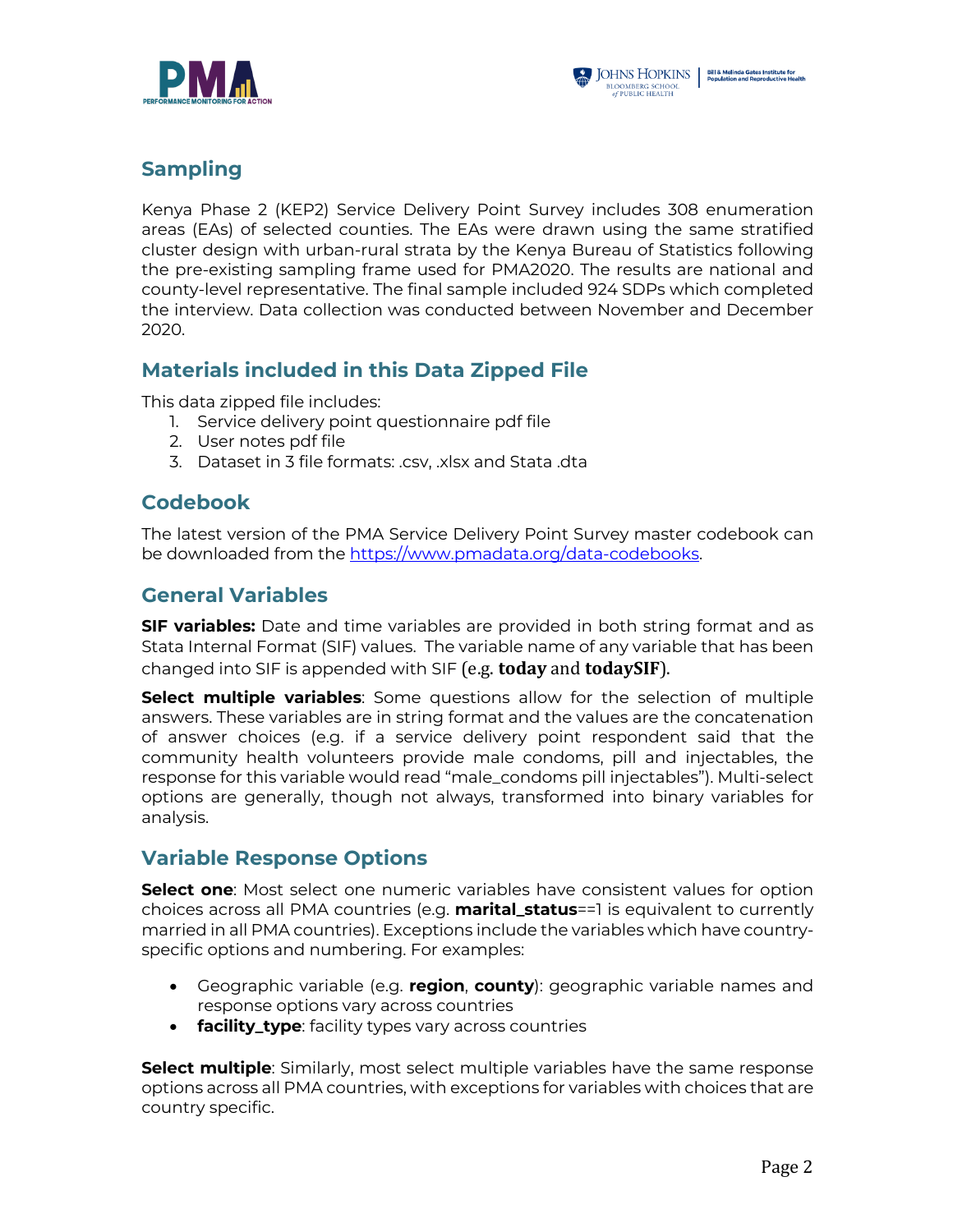



*See the PMA Service Delivery Point Master Codebook for complete details on variables and answer choices for each survey.*

#### **Specific Variables**

**metainstanceID**: A unique ID generated by ODK for each SQ survey form submitted to the central server. This variable is unique for each facility within a survey.

**facility\_ID:** Facility names are masked with unique ID numbers. This variable is unique across different PMA surveys. Hence, facility\_ID is also merge key for combing the data with other datasets for panel analyses.

**PMA2020\_faclity\_ID**: For facilities that were included in the previous PMA2020 (2014-2018) surveys, this variable provides their PMA2020 IDs. Th observation would be missing for new facilities which were not part of the PMA2020 surveys. For ones that have PMA2020 IDs, it is unique across different surveys.

**EA\_ID**: The primary sampling unit masked with a unique number for anonymity. The same unique number is applied to the same EA across multiple PMA survey phases.

**RE\_ID**: Identification number of the resident enumerator (RE), or interviewer. RE names are masked with unique numbers. The same unique number is applied to the same RE across different PMA survey phases.

**PMA2020\_RE\_ID:** For the resident enumerators (REs), or interviewers, who were involved in the previous PMA2020 surveys (2014-2018), this variable provides their IDs from PMA2020 surveys. This ID is unique across different surveys.

**EAserved#:** Some SDPs serve more than one EA. The EAserved# variables indicate the additional EAs that a given facility serves, if any. Information regarding which EAs an SDP serves comes from the country/local government. Only public facilities are assigned to serve more than one EA.

#### **Combining the Data with Other Datasets**

The merge key variable **facility\_ID** can be used to combine the Phase 2 SQ data with Phase 1 SQ Baseline dataset. Of the 993 SDPs in the Phase 2 dataset, 960 merges with the Phase 1 dataset. The 33 SDPs not merging to the Phase 1 dataset are the new SDPs added to this phase.

#### **GPS Variables**

GPS coordinates are not released in this dataset.

#### **Notes for Missing Data**

In Stata, Missing data is expressed as "." in the cell. Generally, Stata commands perform computations of any type handle missing data by omitting the row with the missing values. However, this may vary across commands. PMA does not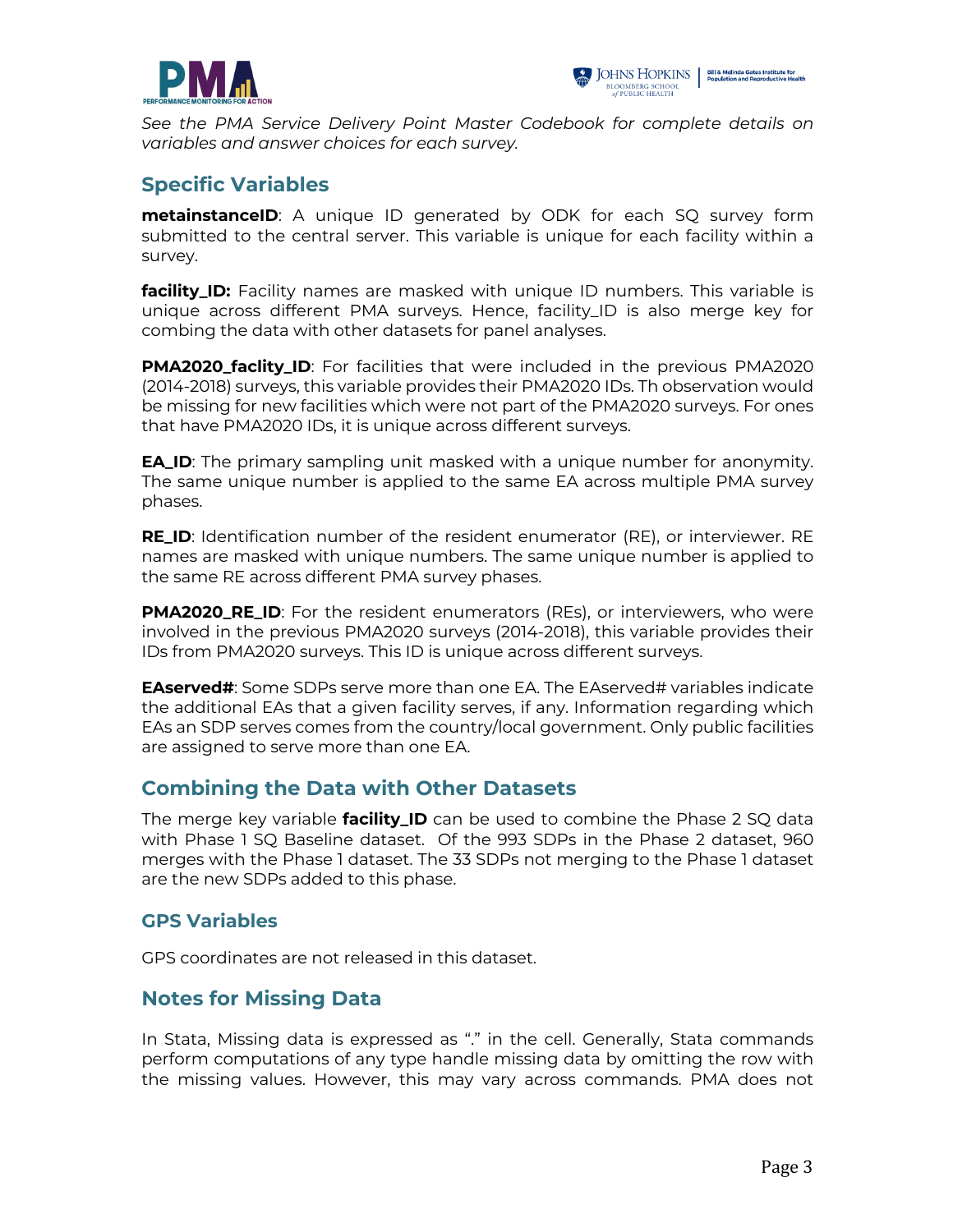



impute missing values. Missing data in datasets should be studied and/or treated before proceeding to analysis.

#### *Reasons for missing data:*

#### *Normal situations:*

- 1. Incomplete forms: If a household, female, or SDP form is not marked as completed (**HHQ\_result**, **FRS\_result**, **SDP\_resu**l**t** and **CEI\_result** not equal to 1), the observation is likely to miss most of the information. Incomplete forms should not be included in the analysis.
- 2. Observations that are ineligible for subsequent forms: Only eligible respondents will receive subsequent forms. For example, males and ineligible females will not receive female questionnaires in family planning surveys, hence their observations will have all missing values in female forms.
- 3. Question not administered due to skip logic: PMA surveys use ODK's skip logic function. The subsequent questions are administered selectively based on the respondent's previous answers. Irrelevant or inapplicable questions are skipped. For example, a woman who is not a contraceptive user will not be asked questions about contraceptive usage subsequently.

#### *Uncommon situations:*

- 1. Lost forms: Due to technical constraints in some challenging data collection areas, forms can be lost in the process of data submission. Although most forms were recoverable, there are occasionally a few that cannot be found. For example, an observation from an eligible woman with completed female form information but missing household form information, or vice versa. These observations may be dropped based on analysis needs.
- 2. Missing due to incorrect skip logic: PMA surveys were conducted under rigorous quality control. However, in rare cases, there can be incorrect skip logic, which skipped a question that was supposed to be administered, resulting in missing values. These errors are documented in the PMA codebook, which can be downloaded from PMA website. It's not necessary to drop the entire observation since this will likely affect only a few questions.

#### *Distinguish missing data from negative values:*

- 1. -99: No response. The respondent was administered with the question but did not provide an answer. PMA survey requires consent from the respondent and the respondent has the right to refuse to answer any questions at any point. -99 is recorded to reflect that the respondent did not provide an answer to a certain question.
- 2. -88: Did not know. The respondent consented to answer a specific question but without knowing the answer.
- 3. -77: Not applicable. The question is administered to the respondent but not applicable to the respondent's situation.